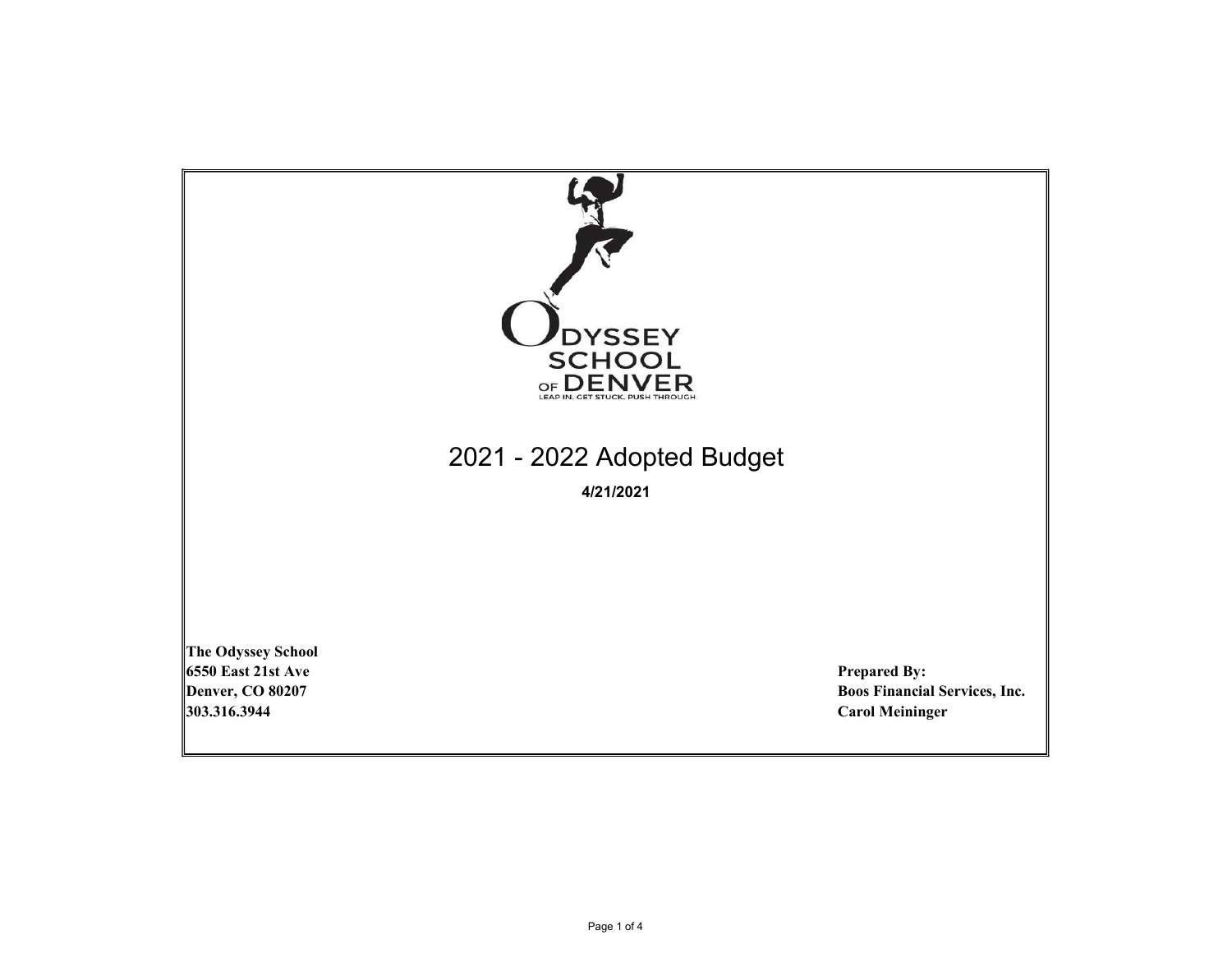## The Odyssey School Adopted Budget 2021- 2022 4/21/2021

| <b>Description</b>                           | 2019-20<br><b>Actuals</b> | Projected<br>2020-21<br><b>Budget</b> | %<br>Chg | <b>Amended</b><br>2020-21<br><b>Budget</b> | <b>Adopted</b><br>2021-22<br><b>Budget</b> | %<br>Chg |
|----------------------------------------------|---------------------------|---------------------------------------|----------|--------------------------------------------|--------------------------------------------|----------|
| <b>BEGINNING FUND BALANCE</b>                |                           |                                       |          |                                            |                                            |          |
|                                              | $\mathbf{s}$<br>995,545   | $\overline{\mathbb{S}}$<br>1,100,510  |          | 1,100,510                                  | 1.114.001                                  |          |
| Beginning Fund Balance                       |                           |                                       |          | \$                                         | $\mathbf{\$}$                              |          |
| <b>REVENUES</b>                              |                           |                                       |          |                                            |                                            |          |
| <b>PPR</b>                                   | 8,739.75                  | 8,308.52                              | $-4.9%$  | 8,212.04                                   | 9,043.82                                   | 8.8%     |
| <b>FTE</b>                                   | 233.0                     | 262.0                                 |          | 262.0                                      | 276.0                                      |          |
| School Finance Funding & FTE                 | 2,036,362                 | 2,171,030                             | 6.6%     | 2,145,752                                  | 2,496,095                                  | 15.0%    |
| <b>Total Mill Levy</b>                       | 298,707                   | 437,510                               | 46.5%    | 438,327                                    | 460,530                                    | 5.3%     |
| Fundraising                                  |                           |                                       |          |                                            |                                            |          |
| <b>Foundation Revenue</b>                    | 5,000                     | 5,000                                 |          | 5,000                                      | 5,000                                      |          |
| Adventure Campaign                           | 37,769                    |                                       |          |                                            | 44,739                                     |          |
| Annual Campaign                              | 47,809                    | 35,931                                |          | 35,000                                     | 45,000                                     |          |
| Auction                                      | 51,077                    | 45,000                                |          | 45,000                                     | 50,000                                     |          |
| Miscellaneous Fundraising                    | 10,334                    | 4,222                                 |          | 4,222                                      | 12,000                                     |          |
| <b>Other Revenues</b>                        |                           |                                       |          |                                            |                                            |          |
| Interest Income                              | 13,383                    | 1,500                                 |          | 1,500                                      | 2,000                                      |          |
| Site Seminar                                 |                           |                                       |          |                                            |                                            |          |
| E-Rate                                       | 3,535                     | 1,600                                 |          | 1,600                                      | 1,600                                      |          |
| <b>EL Shared Services Revenue</b>            | 20,000                    |                                       |          |                                            |                                            |          |
| SPED Para DPS Funded                         | 18,953                    | 69,126                                |          | 69,126                                     | 71,200                                     |          |
| Service Grants (EL Ed, RootEd)               |                           | 26,700                                |          | 26,500                                     | 14,000                                     |          |
| <b>Adventure Equipment Rentals</b>           | 1,881                     | 500                                   |          | 500                                        | 500                                        |          |
| Other Revenue - Local Sources                | 8,545                     | 1,995                                 |          | 2,195                                      | 1,995                                      |          |
| State and Federal Funding                    |                           |                                       |          |                                            |                                            |          |
| <b>PERA State Contribution</b>               | 35,133                    |                                       |          |                                            | 45,000                                     |          |
| <b>ELPA Funding</b>                          | 2,161                     | 2,241                                 |          | 2,241                                      | 2,241                                      |          |
| <b>ELPA Support</b>                          | 2,537                     | 2,510                                 |          | 2,510                                      | 2,510                                      |          |
| Colorado READ Act                            | 6,392                     | 6,392                                 |          | 6,392                                      | 6,392                                      |          |
| Full Day Kindergarten Furniture Grant        | 5,003                     | 8,016                                 |          | 8,016                                      | ÷                                          |          |
| Additional At-Risk Funding                   | 780                       | 786                                   |          | 786                                        | 786                                        |          |
| Gifted & Talented                            | 1,432                     | 1,328                                 |          | 1,328                                      | 1,328                                      |          |
| Title II - Part A                            | 7,343                     | 7,062                                 |          | 7,062                                      | 7,062                                      |          |
| <b>Title III Funding</b>                     | 762                       | 804                                   |          | 804                                        | 804                                        |          |
| Title IV Funding                             | 2,353                     | 4,744                                 |          | 4,744                                      | 4,744                                      |          |
| <b>State Capital Construction</b>            | 32,486                    | 39,635                                |          | 28,169                                     | 42,784                                     |          |
| <b>Total Revenues</b>                        | 2,649,737                 | 2,873,632                             | 8.4%     | 2,836,775                                  | 3,318,311                                  | 15.5%    |
|                                              |                           |                                       |          |                                            |                                            |          |
| <b>Beginning Fund Balance &amp; Revenues</b> | 3,645,281                 | \$3,974,142                           |          | \$3,937,285                                | \$4,432,312                                |          |
| <b>EXPENDITURES</b>                          |                           |                                       |          |                                            |                                            |          |
| Salaries:                                    |                           |                                       |          |                                            |                                            |          |
| Base Salaries + MLO & Grant Salaries         | 1,317,426                 | 1,409,078                             | 7.0%     | 1,409,078                                  | 1,688,791                                  | 19.9%    |
| Salaries of Temporary Employees              | 14,161                    | 20,364                                | 43.8%    | 20,364                                     | 23,799                                     | 16.9%    |
| <b>Bonuses/Stipends</b>                      | 77,479                    | 117,000                               | 51.0%    | 117,000                                    | 129,000                                    | 10.3%    |
| <b>Total Salaries</b>                        | 1,409,066                 | 1,546,442                             | 9.7%     | 1,546,442                                  | 1,841,589                                  | 19.1%    |
|                                              |                           |                                       |          |                                            |                                            |          |
| <b>Total Benefits</b>                        | 392,757                   | 391,836                               | $-0.2%$  | 391,836                                    | 523,949                                    | 33.7%    |
| <b>Total Salaries and Benefits</b>           | 1,801,823                 | 1,938,278                             | 7.6%     | 1,938,278                                  | 2,365,538                                  | 22.0%    |
|                                              | 68%                       | 67%                                   |          | 68%                                        | 71%                                        |          |
| <b>INSTRUCTIONAL:</b>                        |                           |                                       |          |                                            |                                            |          |
| <b>Purchased Services</b>                    |                           |                                       |          |                                            |                                            |          |
| Assessments/GT/Testing                       | 8,732                     | 7,665                                 |          | 7,665                                      | 7,895                                      |          |
|                                              |                           |                                       |          |                                            |                                            |          |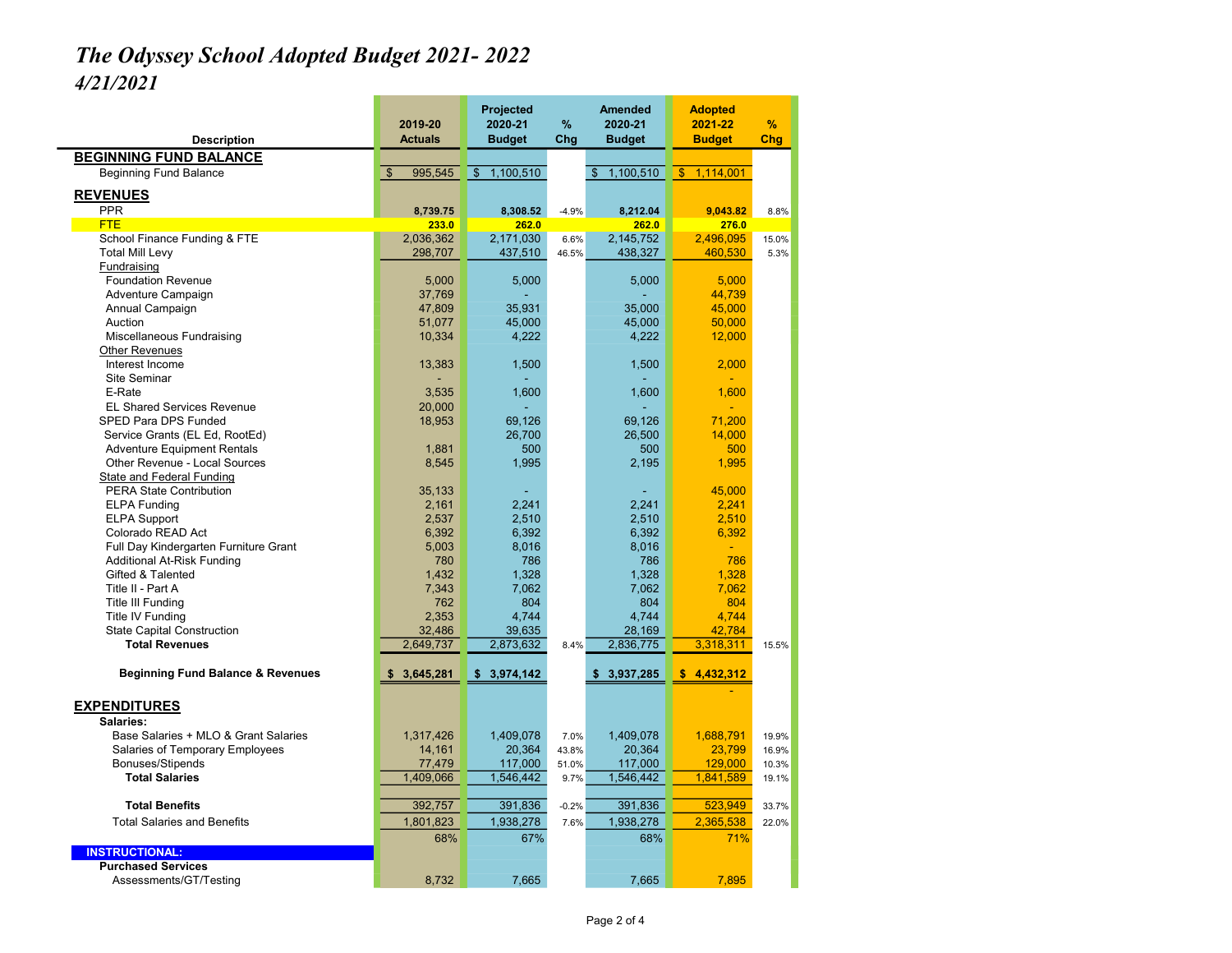## The Odyssey School Adopted Budget 2021- 2022 4/21/2021

| <b>Description</b>                                    | 2019-20<br><b>Actuals</b> | Projected<br>2020-21<br><b>Budget</b> | %<br>Chg | <b>Amended</b><br>2020-21<br><b>Budget</b> | <b>Adopted</b><br>2021-22<br><b>Budget</b> | $\frac{9}{6}$<br>Chg |
|-------------------------------------------------------|---------------------------|---------------------------------------|----------|--------------------------------------------|--------------------------------------------|----------------------|
| Reading Program                                       | 28,392                    | 20,108                                |          | 20,108                                     | 5,000                                      |                      |
| <b>CPR/Wilderness First Responder</b>                 | 190                       | 500                                   |          | 500                                        | 2,500                                      |                      |
| School Design (EL)                                    | 38,200                    | 23,950                                |          | 23,950                                     | 23,950                                     |                      |
| Consulting                                            | 12,494                    | 6,204                                 |          | 5,250                                      | 6,204                                      |                      |
| Adventure Adjunct                                     | 3,081                     | 6,750                                 |          | 6,750                                      | 6,750                                      |                      |
| Prof Dev (Travel, registration, etc.)                 | 7,925                     | 10,112                                |          | 10,112                                     | 10,112                                     |                      |
| <b>Total Purchased Services</b>                       | 99,013                    | 75,289                                | $-24.0%$ | 74,335                                     | 62,411                                     | $-17.1%$             |
| <b>Supplies and Materials</b>                         |                           |                                       |          |                                            |                                            |                      |
| Adventure                                             | 12,166                    | 10,597                                |          | 10.597                                     | 18,597                                     |                      |
| <b>Crew Supplies</b>                                  | 6,275                     | 21,472                                |          | 21,360                                     | 25,372                                     |                      |
| Passages and Graduation                               | 952                       | 2,500                                 |          | 2,500                                      | 2,500                                      |                      |
| Food - Adventure                                      | 4,182                     |                                       |          |                                            | 8,000                                      |                      |
| <b>Books &amp; Periodicals</b>                        | 33,147                    | 31,145                                |          | 30,458                                     | 32,573                                     |                      |
| <b>Total Supplies &amp; Materials</b>                 | 56,723                    | 65,714                                | 15.9%    | 64,916                                     | 87,042                                     | 32.5%                |
| <b>FF&amp;E and Technology</b>                        |                           |                                       |          |                                            |                                            |                      |
| Technology - Hardware                                 | 31,189                    | 39,465                                |          | 36,556                                     | 39,862                                     |                      |
| Computer/Tech Services-Install/Training               | 6,802                     | 4,993                                 |          | 6,788                                      | 5,143                                      |                      |
| Equipment Lease - Copier                              | 12,042                    | 13,236                                |          | 13,236                                     | 13,984                                     |                      |
| Classroom FF&E (Non-Capitalized)                      | 5,003                     | 8,016                                 |          | 8,016                                      |                                            |                      |
| <b>Total FF&amp;E and Technology</b>                  | 55,036                    | 65,711                                | 19.4%    | 64,596                                     | 58,988                                     | $-10.2%$             |
| <b>Total Instructional</b>                            | 210,771                   | 206,714                               | $-1.9%$  | 203,847                                    | 208.441                                    | 0.8%                 |
|                                                       |                           |                                       |          |                                            |                                            |                      |
| <b>SUPPORTING SERVICES:</b>                           |                           |                                       |          |                                            |                                            |                      |
| <b>Property Related Services</b>                      |                           |                                       |          |                                            |                                            |                      |
| Facility Lease (DPS)                                  | 167,067                   | 219,679                               | 31.5%    | 219,679                                    | 226,486                                    |                      |
| Liability Insurance - Property                        | 20,689                    | 22,491                                | 8.7%     | 22,491                                     | 22,941                                     |                      |
| <b>Capital Construction Projects</b>                  |                           | 15,000                                |          | 15,000                                     | 15,000                                     |                      |
| <b>Total Property Related Services</b>                | 187,756                   | 257,170                               | 37.0%    | 257,170                                    | 264,426                                    | 2.8%                 |
| <b>Operations Purchased Services</b>                  |                           |                                       |          |                                            |                                            |                      |
| Telephone/ Cell Phone/ Internet                       | 6,437<br>59               | 5,891                                 |          | 5,891                                      | 6,067                                      |                      |
| Advertising and Marketing<br><b>Business Services</b> |                           | 4,257                                 |          | 4,257                                      | 4,384                                      |                      |
| <b>Banking</b>                                        | 1,321                     | 3,222                                 |          | 3,222                                      | 3,319                                      |                      |
| <b>Payroll Services</b>                               | 2,848                     | 2,999                                 |          | 2,999                                      | 3,089                                      |                      |
| <b>Legal Services</b>                                 | 8,278                     | 10,000                                |          | 10,000                                     | 10,000                                     |                      |
| Postage                                               | 459                       | 1,632                                 |          | 1,632                                      | 1,681                                      |                      |
| <b>Audit &amp; Accounting Services</b>                | 8,100                     | 8,150                                 |          | 8,150                                      | 8,395                                      |                      |
| <b>Business Services - BFS</b>                        | 38,000                    | 38,000                                |          | 38,000                                     | 39,140                                     |                      |
| <b>E-Rate Consultant</b>                              | 450                       | 250                                   |          | 250                                        | 250                                        |                      |
| <b>Human Resources</b>                                |                           |                                       |          |                                            |                                            |                      |
| Unemployment Insurance                                | 4,212                     | 4,639                                 |          | 4,639                                      | 5,525                                      |                      |
| <b>Workers Comp Insurance</b>                         | 10,362                    | 11,561                                |          | 11,561                                     | 11,792                                     |                      |
| <b>Purchased Services District (DPS)</b>              |                           |                                       |          |                                            |                                            |                      |
| <b>Special Education</b>                              | 80,561                    | 105,567                               | 31.0%    | 105,567                                    | 100,779                                    | $-4.5%$              |
| Nurse: I day                                          | 16,858                    | 15,302                                | $-9.2%$  | 17,214                                     | 18,025                                     | 17.8%                |
| Psych: 2 days                                         | 38,998                    | 39,675                                | 1.7%     | 39,675                                     |                                            |                      |
| SPED Para DPS Funded                                  | 15,564                    | 69,126                                |          | 69,126                                     | 71,200                                     | 3.0%                 |
| <b>District Administrative Fee</b>                    | 70,327                    | 88,629                                | 26.0%    | 88,629                                     | 105,855                                    | 19.4%                |
| Food Service Program                                  | 2,896                     |                                       |          |                                            | 3,534                                      |                      |
| <b>Total Purchased Services</b>                       | 305,730                   | 408.899                               | 33.7%    | 410.812                                    | 393.035                                    | $-3.9%$              |
| <b>Supplies and Materials Admin:</b>                  |                           |                                       |          |                                            |                                            |                      |
| Supplies/Materials/Travel                             | 12,951                    | 16,326                                |          | 16,326                                     | 16.816                                     |                      |